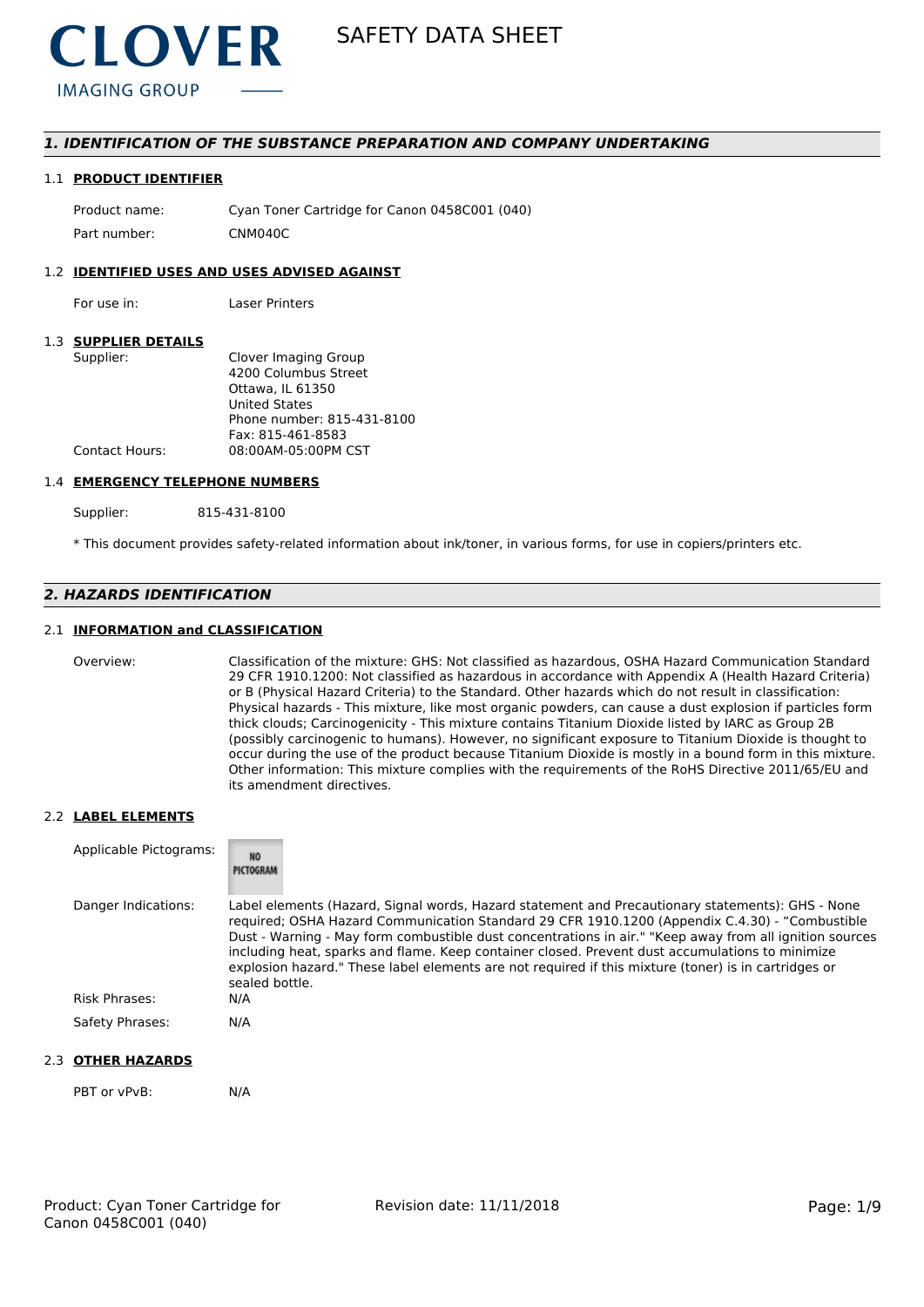

# *3. COMPOSITION / INFORMATION ON INGREDIENTS*

| <b>Ingredients</b>      | <b>CAS number</b>   | Weight % | <b>OSHA</b>                 | <b>ACGIH</b>      | Other                                            |
|-------------------------|---------------------|----------|-----------------------------|-------------------|--------------------------------------------------|
|                         |                     |          | <b>PEL</b>                  | <b>TLV</b>        |                                                  |
| Styrene Acrylate        | <b>TRADE SECRET</b> | 70-90    |                             |                   | TSCA listed/exempted: Yes                        |
| Copolymer               |                     |          |                             |                   |                                                  |
| Wax                     | <b>TRADE SECRET</b> | $5 - 15$ |                             |                   | TSCA listed/exempted: Yes                        |
| Pigment                 | TRADE SECRET        | $3-10$   |                             |                   | TSCA listed/exempted: Yes                        |
| Amorphous Silica        | 7631-86-9           | $<$ 5    | 20 mppcf*                   | Not               | TSCA listed/exempted: Yes                        |
|                         |                     |          | or 80/%                     | established       |                                                  |
|                         |                     |          | $\left  5iO2 \right $ mg/m3 |                   |                                                  |
|                         |                     |          | (* million                  |                   |                                                  |
|                         |                     |          | particles                   |                   |                                                  |
|                         |                     |          | per cubic                   |                   |                                                  |
|                         |                     |          | foot)                       |                   |                                                  |
| <b>Titanium Dioxide</b> | 13463-67-7          | <1       | Total dust                  | $10 \text{ mg/m}$ | TSCA listed/exempted: Yes.                       |
|                         |                     |          | $15 \text{ mg/m}$           |                   |                                                  |
|                         |                     |          | <b>TWA: 15</b>              | <b>TWA: 10</b>    | Mixture as particulate not                       |
|                         |                     |          | mg/m3                       | mg/m3             | otherwise classified. Refer to                   |
|                         |                     |          | (Total Dust),               | (Inhalable)       | Section 8 for information on                     |
|                         |                     |          | 5 mg/m $3$                  | Particulate)      | exposure limits and Section 11 for               |
|                         |                     |          | (Respirable)                | $3$ mg/m $3$      | toxicological information. All the               |
|                         |                     |          | Fraction)                   | (Respirable       | substances in this mixture are                   |
|                         |                     |          |                             |                   | Particulate) listed or exempted in the inventory |
|                         |                     |          |                             |                   | of TSCA (USA), AICS (Australia),                 |
|                         |                     |          |                             |                   | DSL (Canada), IECSC (China),                     |
|                         |                     |          |                             |                   | EINECS/ELINCS (EU), ENCS (Japan),                |
|                         |                     |          |                             |                   | KECI (Korea), PICCS (Philippines)                |
|                         |                     |          |                             |                   | and ECN (Taiwan).                                |

The Full Text for all R-Phrases are Displayed in Section 16 **COMPOSITION COMMENTS**

The Data Shown is in accordance with the latest Directives. This section provides composition information for the specified substance/mixture.

# *4. FIRST-AID MEASURES*

# 4.1 **FIRST AID MEASURES**

# 4.1.1 **FIRST AID INSTRUCTIONS BY RELEVANT ROUTES OF EXPOSURE**

| Inhalation:   | Provide fresh air immediately. If symptoms occur, seek medical advice.                                                                                |
|---------------|-------------------------------------------------------------------------------------------------------------------------------------------------------|
| Eye contact:  | Do not rub eyes. Immediately rinse with plenty of clean running water until particles are washed<br>out. If irritation persists, seek medical advice. |
| Skin contact: | Wash out particles with plenty of water and soap. If irritation develops, seek medical advice.                                                        |
| Ingestion:    | Clean mouth out with water. Drink several glasses of water. If sickness develops, seek medical<br>advice.                                             |

# 4.1.2 **ADDITIONAL FIRST AID INFORMATION**

| Additional first aid information:     | N/A                                                                                                                                                                        |
|---------------------------------------|----------------------------------------------------------------------------------------------------------------------------------------------------------------------------|
| Immediate Medical Attention Required: | Immediate medical attention may be required in the unlikely event of extreme<br>inhalation, eye contact or unusual reaction due to physical idiosyncrasy of the<br>person. |

#### 4.2 **SYMPTOMS AND EFFECTS**

| Acute Symptoms from Exposure:   | Eye contact: Irritation may occur by mechanical abrasion. Skin contact: Minimal skin    |
|---------------------------------|-----------------------------------------------------------------------------------------|
|                                 | irritation may occur. Inhalation: Slight irritation of respiratory tract may occur with |
|                                 | exposure to large amount of toner dust. Ingestion: Ingestion is an unlikely route of    |
|                                 | entry under normal conditions of use.                                                   |
| Delayed Symptoms from Exposure: | N/A                                                                                     |

#### 4.3 **IMMEDIATE SPECIAL TREATMENT OR EQUIPMENT REQUIRED**

| Product: Cyan Toner Cartridge for | Revision date: 11/11/2018 | Page: 2/9 |
|-----------------------------------|---------------------------|-----------|
| Canon 0458C001 (040)              |                           |           |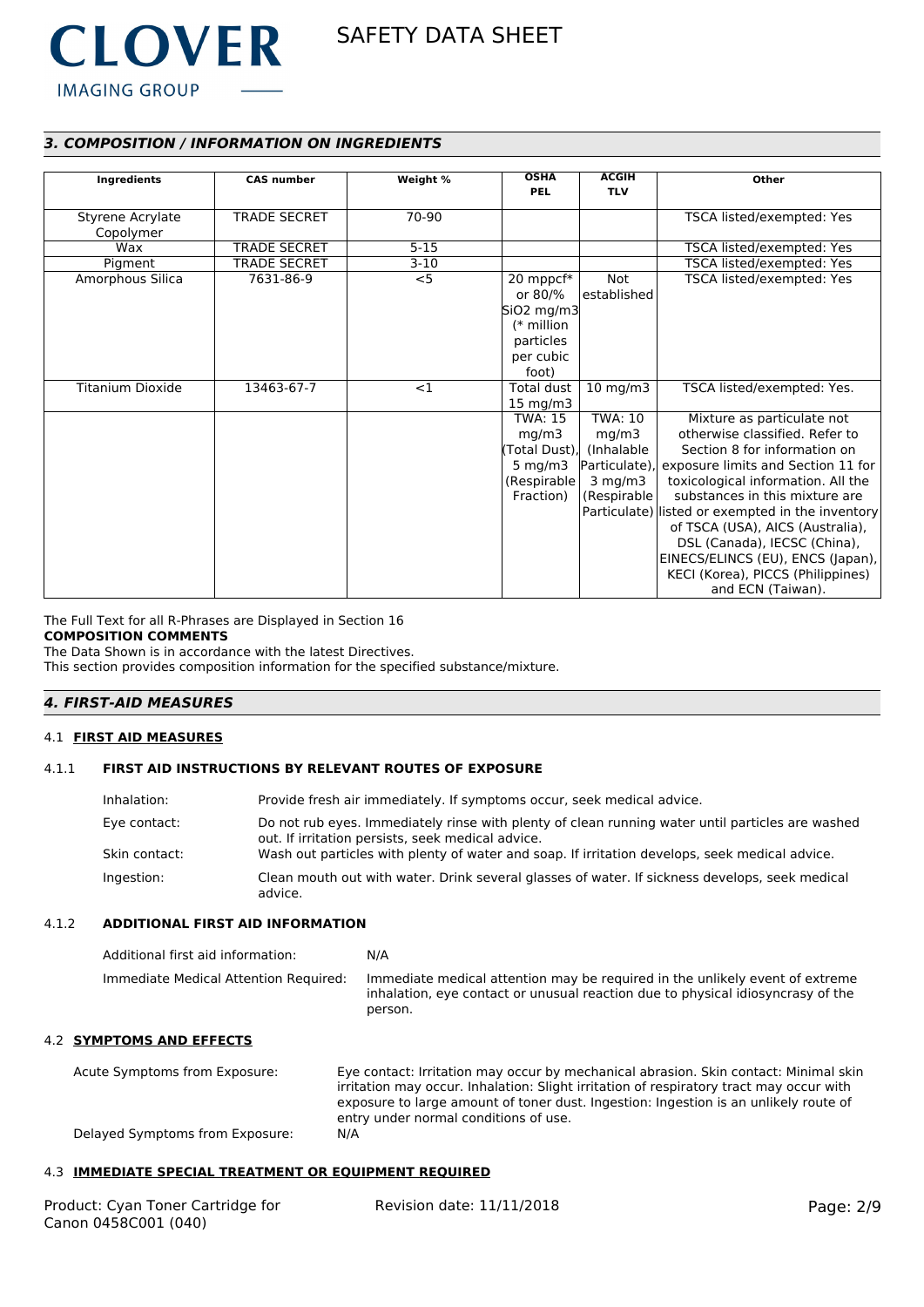

N/A

|     | <b>5. FIRE-FIGHTING MEASURES</b>    |                                                                                                                                                                                                                           |
|-----|-------------------------------------|---------------------------------------------------------------------------------------------------------------------------------------------------------------------------------------------------------------------------|
| 51. | <b>EXTINGUISHING MEDIA</b>          |                                                                                                                                                                                                                           |
|     | Recommended Extinguishing Media:    | Water, foam, dry chemical                                                                                                                                                                                                 |
|     | Extinguishing Media Not to be Used: | None known.                                                                                                                                                                                                               |
| 52  | <b>SPECIAL HAZARD</b>               |                                                                                                                                                                                                                           |
|     | Unusual Fire/Explosion Hazards:     | Toner, like most organic powders, is capable of creating a dust explosion when<br>particles form thick clouds in the presence of an ignition source. Carbon monoxide and<br>carbon dioxide are hazardous resulting gases. |
|     | Extinguishing Media Not to be Used: | N/A                                                                                                                                                                                                                       |

### 5.3 **ADVICE FOR FIRE FIGHTERS**

Avoid inhalation of smoke. Wear protective clothing and wear self-contained breathing apparatus

# *6. ACCIDENTAL RELEASE MEASURES*

#### 6.1 **PERSONAL PRECAUTIONS, PROTECTIVE EQUIPMENT AND EMERGENCY PROCEDURES**

#### 6.1.1 **PRECAUTIONS FOR NON-EMERGENCY PERSONNEL**

Avoid dispersal of dust in the air. (Do not clear dust surfaces with compressed air.). Do not breathe dust.

# 6.1.2 **ADDITIONAL FIRST AID INFORMATION**

N/A

# 6.1.3 **PERSONAL PROTECTION**

Wear personal protective equipment as described in Section 8.

# 6.2 **ENVIRONMENTAL PRECAUTIONS**

Regulatory Information: Keep product out of sewers and watercourses.

# 6.3 **METHODS AND MATERIAL FOR CONTAINMENT AND CLEANUP**

Spill or Leak Cleanup Procedures: Eliminate sources of ignition including sparks and flammables. Non-sparking tools should be used. Shelter the released material (powder) from wind to avoid dust formation and scattering. Vacuum or sweep the material into a sealed container. If a vacuum cleaner is used, it must be dust explosion-proof. Dispose of the material in accordance with Federal/state/local requirements.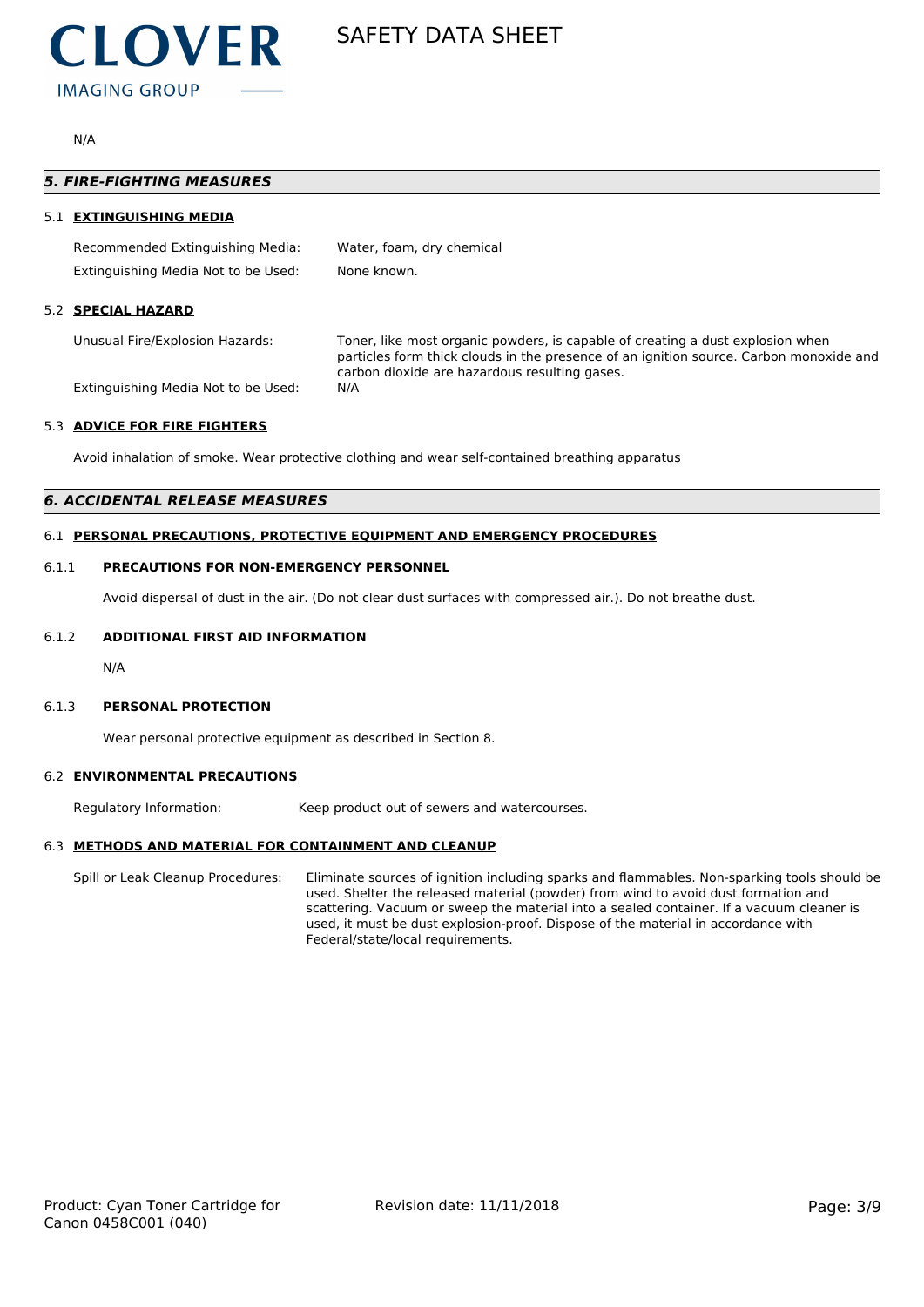# *7. HANDLING AND STORAGE*

#### 7.1 **PRECAUTIONS FOR SAFE HANDLING**

Recommendations for Handling: No special precautions when used as intended. Keep containers closed. If toner, avoid creating dust. Keep away from ignition sources. Advice on General Hygiene: Never eat, drink or smoke in work areas. Practice good personal hygiene after using this material, especially before eating, drinking, smoking, using the restroom, or applying cosmetics.

#### 7.2 **CONDITIONS FOR SAFE STORAGE**

Avoid high temperatures, >100°F/32°C

#### 7.3 **SPECIFIC END USES**

Printing devices

#### *8. EXPOSURE CONTROLS/PERSONAL PROTECTION*

#### 8.1 **CONTROL PARAMETERS**

The best protection is to enclose operations and/or provide local exhaust ventilation at the site of chemical release in order to maintain airborne concentrations of the product below OSHA PELs (See Section 3). Local exhaust ventilation is preferred because it prevents contaminant dispersion into the work area by controlling it at its source.

#### 8.2 **EXPOSURE CONTROLS**

#### **Respiratory protection:**

IMPROPER USE OF RESPIRATORS IS DANGEROUS. Seek professional advice prior to respirator selection and use. Follow OSHA respirator regulations (29 CFR 1910.134 and 1910.137) and, if necessary, wear a NIOSH approved respirator. Select respirator based on its suitability to provide adequate worker protection for given work conditions, levels of airborne contamination, and sufficient levels of oxygen.

#### **Eye/Face Protection:**

Contact lenses are not eye protective devices. Appropriate eye protection must be worn instead of, or in conjunction with contact lenses.

#### **Hand/Skin Protection:**

For emergency or non-routine operations (cleaning spills, reactor vessels, or storage tanks), wear an SCBA. WARNING! Air purifying respirators do not protect worker in oxygen deficient atmospheres.

### **Additional Protection:**

N/A

#### **Protective Clothing and Equipment:**

Wear chemically protective gloves, boots, aprons, and gauntlets to prevent prolonged or repeated skin contact. Wear splashproof chemical goggles and face shield when working with liquid, unless full face piece respiratory protection is worn.

#### **Safety Stations:**

Make emergency eyewash stations, safety/quick-drench showers, and washing facilities available in work area.

#### **Contaminated Equipment:**

Separate contaminated work clothes from street clothes. Launder before reuse. Remove material from your shoes and clean personal protective equipment. Never take home contaminated clothing.

#### **Comments:**

Never eat, drink or smoke in work areas. Practice good personal hygiene after using this material, especially before eating, drinking, smoking, using the restroom, or applying cosmetics.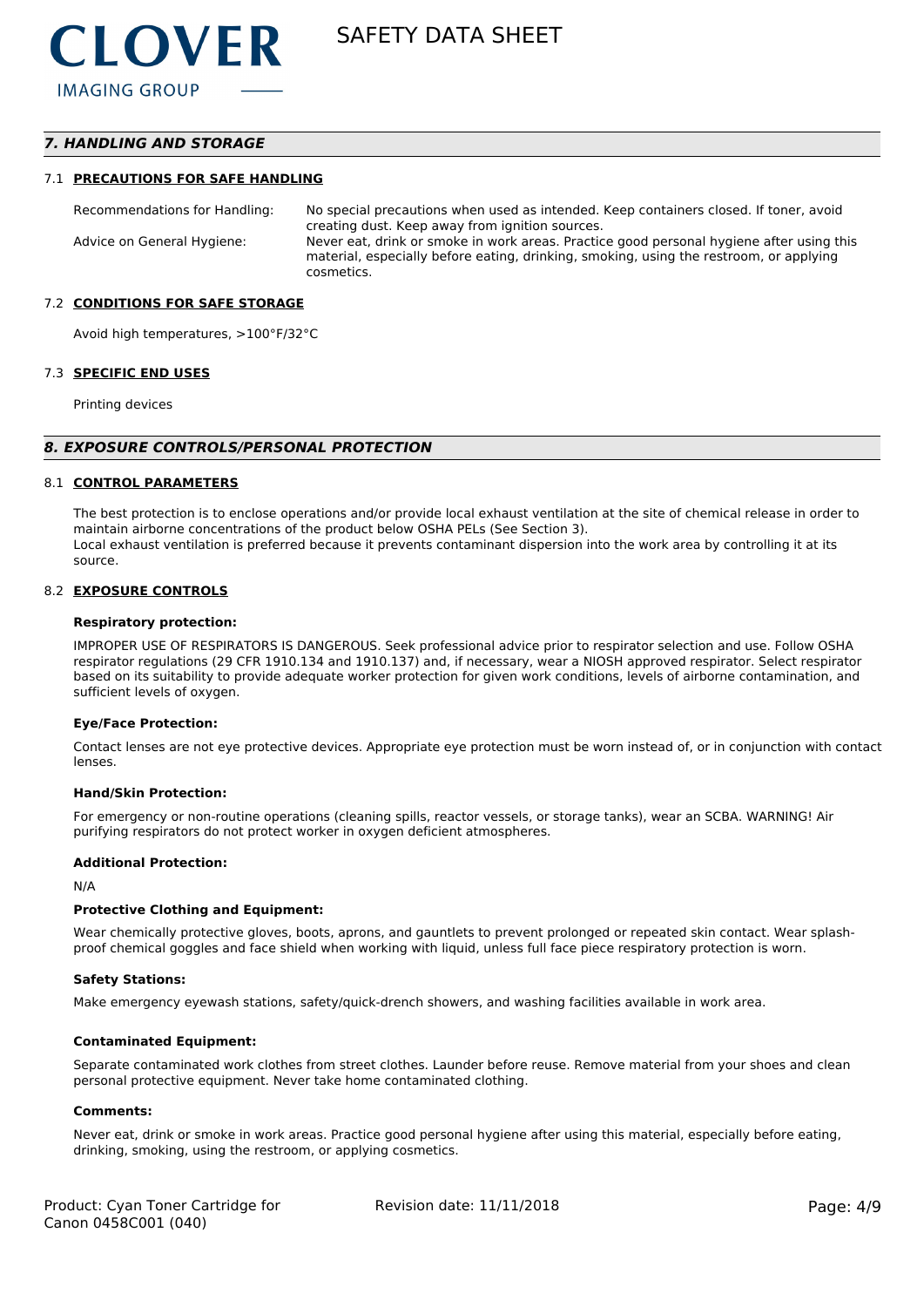# *9. PHYSICAL AND CHEMICAL PROPERTIES*

# 9.1 **DETAIL INFORMATION**

| Physical state:            | APPEARANCE: Fine cyan powder |
|----------------------------|------------------------------|
| Color:                     | Cyan                         |
| Odor:                      | None or slight plastic odor  |
| Odor threshold:            | N/A                          |
|                            |                              |
| Boiling point:             | N/A                          |
| Melting point:             | N/A                          |
| Flash point:               | N/A                          |
| <b>Explosion limits:</b>   | N/A                          |
| Relative density:          | $1.0 - 1.5$                  |
| Auto-ignition temperature: | N/A                          |
|                            |                              |

#### 9.2 **OTHER INFORMATION**

SOLUBILITY: Negligible in water. Partially soluble in some organic solvents such as Toluene and Tetrahydrofuran.

# *10. CHEMICAL STABILITY AND REACTIVITY*

### 10.1 **Reactivity:**

| <b>Reactivity Hazards:</b><br><b>Data on Mixture Substances:</b> | None<br>None                                                                                                   |
|------------------------------------------------------------------|----------------------------------------------------------------------------------------------------------------|
| 10.2 Chemical Stability:                                         | The product is stable. Under normal conditions of storage and use, hazardous<br>polymerization will not occur. |
| 10.3 Hazardous Polymerization:                                   | Stable under conditions of normal use.                                                                         |
| 10.4 Conditions to Avoid:                                        | Keep away from heat, flame, sparks and other ignition sources.                                                 |
| 10.5 Incompatible Materials:                                     | Strong oxidizing materials                                                                                     |
| 10.6 Hazardous Decomposition:                                    | Will not occur.                                                                                                |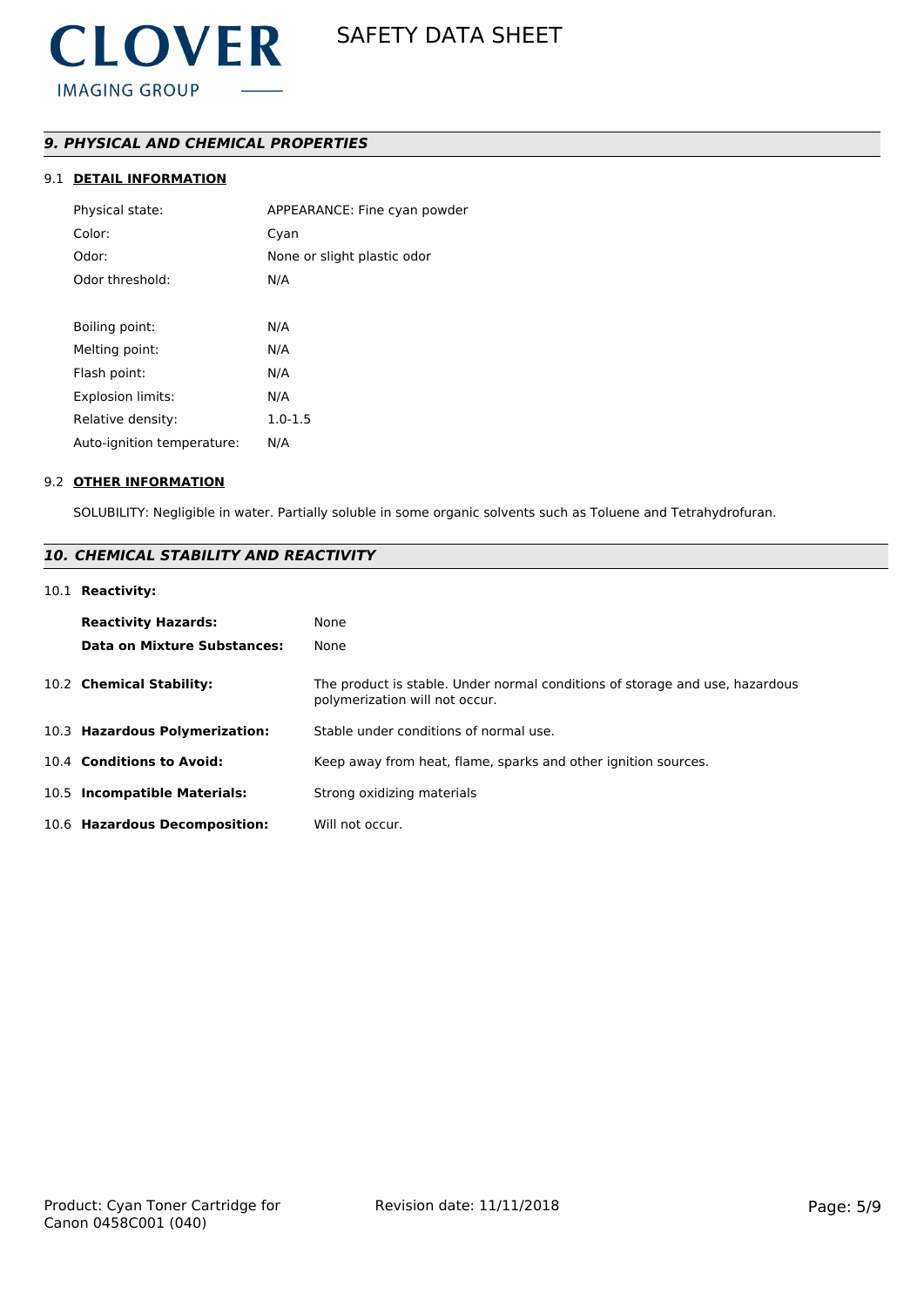

# *11. INFORMATION ON TOXICOLOGICAL EFFECT*

| <b>Mixtures:</b>                               | According to our test results of this or similar mixture, and the information provided by the<br>suppliers about the substances contained in this mixture, seriously damaging effect is not<br>expected when this mixture is treated in accordance with standard industrial practices and<br>Federal/state/local requirements. Refer to Section 2 for potential health effects and Section 4 for<br>first aid measures.                                                                                                                                                                                                                                                                                                                                                                                                                                                                                                                                                                                                                                                                                                                           |
|------------------------------------------------|---------------------------------------------------------------------------------------------------------------------------------------------------------------------------------------------------------------------------------------------------------------------------------------------------------------------------------------------------------------------------------------------------------------------------------------------------------------------------------------------------------------------------------------------------------------------------------------------------------------------------------------------------------------------------------------------------------------------------------------------------------------------------------------------------------------------------------------------------------------------------------------------------------------------------------------------------------------------------------------------------------------------------------------------------------------------------------------------------------------------------------------------------|
| <b>Acute Toxicity:</b>                         | Oral: LD50 rat > 5,000 mg/kg (OECD 425) (a similar product)                                                                                                                                                                                                                                                                                                                                                                                                                                                                                                                                                                                                                                                                                                                                                                                                                                                                                                                                                                                                                                                                                       |
| <b>Skin Corrosion/Irritation:</b>              | N/A                                                                                                                                                                                                                                                                                                                                                                                                                                                                                                                                                                                                                                                                                                                                                                                                                                                                                                                                                                                                                                                                                                                                               |
| <b>Serious Eye Damage:</b>                     | N/A                                                                                                                                                                                                                                                                                                                                                                                                                                                                                                                                                                                                                                                                                                                                                                                                                                                                                                                                                                                                                                                                                                                                               |
| Inhalation:                                    | N/A                                                                                                                                                                                                                                                                                                                                                                                                                                                                                                                                                                                                                                                                                                                                                                                                                                                                                                                                                                                                                                                                                                                                               |
| <b>Sensitization:</b>                          | Respiratory Sensitization: No test data available. None of the substances in this mixture is<br>classified as a respiratory sensitizer.                                                                                                                                                                                                                                                                                                                                                                                                                                                                                                                                                                                                                                                                                                                                                                                                                                                                                                                                                                                                           |
| <b>Mutagenicity:</b>                           | Ames test (Salmonella typhimurium, Escherichia coli) negative. (a similar product)                                                                                                                                                                                                                                                                                                                                                                                                                                                                                                                                                                                                                                                                                                                                                                                                                                                                                                                                                                                                                                                                |
| <b>Carcinogenicity:</b>                        | No test data available. Titanium Dioxide is listed by IARC as Group 2B (possibly carcinogenic to<br>humans); however, inhalation tests of Titanium Dioxide by Muhle et al. (Reference 2 - Test Data)<br>showed no significant carcinogenicity. Moreover, IARC monograph vol. 93 states that exposure<br>levels are assumed to be lower in the user industries, with the possible exception of workers who<br>handle large quantities of Titanium Dioxide. Titanium Dioxide in this mixture is within a small<br>quantity and mostly in a bound form. Therefore, no significant exposure to Titanium Dioxide is<br>thought to occur during the use of the product.                                                                                                                                                                                                                                                                                                                                                                                                                                                                                 |
| <b>Reproductive Toxicity:</b>                  | No test data available. None of the substances in this mixture is classified for reproductive toxicity.                                                                                                                                                                                                                                                                                                                                                                                                                                                                                                                                                                                                                                                                                                                                                                                                                                                                                                                                                                                                                                           |
| <b>STOT - Single Exposure:</b>                 | N/A                                                                                                                                                                                                                                                                                                                                                                                                                                                                                                                                                                                                                                                                                                                                                                                                                                                                                                                                                                                                                                                                                                                                               |
| <b>STOT - Multiple Exposure:</b><br>Ingestion: | No test data available. Inhalation tests of a toner for two years showed no significant<br>carcinogenicity. (Reference 1 - Test Data) In rats, chronic exposure to toner concentrations 4<br>mg/m3 and over lead to an accumulation of particles in the lung as well as to persistent<br>inflammatory processes and slight to moderate fibrotic changes in the lungs of rats. In hamsters,<br>these effects were only observed at significantly higher concentrations ( $>$ 20 mg/m3). The particle<br>accumulation in the lung tissue of the experimental animals is attributed to a damage and<br>overload of the lung clearance mechanisms and is called "lung overloading". This is not an effect<br>specific to toner dust but is generally observed when high concentrations of other, slightly soluble<br>dusts are inhaled. The lowest-observable-effect-level (LOEL) was 4 mg/m3 and the no-observable-<br>effect-level (NOEL) was 1 mg/m3 in rats. The NOEL was greater than 6 mg/m3 in hamsters.<br>(Reference 2 - Test Data) Toner concentration under the normal use of this product is estimated to<br>be less than 1 mg/m3.<br>N/A |
| <b>Hazard Class Information:</b>               | N/A                                                                                                                                                                                                                                                                                                                                                                                                                                                                                                                                                                                                                                                                                                                                                                                                                                                                                                                                                                                                                                                                                                                                               |
| <b>Mixture on Market Data:</b>                 | N/A                                                                                                                                                                                                                                                                                                                                                                                                                                                                                                                                                                                                                                                                                                                                                                                                                                                                                                                                                                                                                                                                                                                                               |
| Symptoms:                                      | N/A                                                                                                                                                                                                                                                                                                                                                                                                                                                                                                                                                                                                                                                                                                                                                                                                                                                                                                                                                                                                                                                                                                                                               |
| Delayed/Immediate Effects: N/A                 |                                                                                                                                                                                                                                                                                                                                                                                                                                                                                                                                                                                                                                                                                                                                                                                                                                                                                                                                                                                                                                                                                                                                                   |
| <b>Test Data on Mixture:</b>                   | (Reference 1) "Negative Effect of Long-term Inhalation of Toner on Formation of<br>8-Hydroxydeoxyguanosine in DNA in the Lungs of Rats in Vivo", Yasuo Morimoto, et. Al., Inhalation<br>Toxicology, Vol. 17 (13) p.749-753 (2005). (Reference 2) Studies by Muhle, Bellmann,<br>Creutzenberg et al. "Lung clearance and retention of toner, utilizing a tracer technique during<br>chronic inhalation exposure in rats." Fundam. Appl. Toxicol 17 (1991) p.300-313. "Lung clearance<br>and retention of toner, TiO2, and crystalline Silica, utilizing a tracer technique during chronic<br>inhalation exposure in Syrian golden hamsters." Inhal. Toxicol. 10 (1998) p.731-751. "Subchronic<br>inhalation study of toner in rats." Inhal. Toxicol. 2 (1990) p.341-360. "Pulmonary response to toner<br>upon chronic inhalation exposure in rats." Fundam. Appl. Toxicol. 17 (1991) p.280-299.<br>"Pulmonary response to toner, TiO2 and crystalline Silica upon chronic inhalation exposure in<br>Syrian golden hamsters." Inhal. Toxicol. 10 (1998) p.699-729.                                                                                  |
| <b>Not Meeting Classification:</b>             | N/A                                                                                                                                                                                                                                                                                                                                                                                                                                                                                                                                                                                                                                                                                                                                                                                                                                                                                                                                                                                                                                                                                                                                               |
| <b>Routes of Exposure:</b>                     | N/A                                                                                                                                                                                                                                                                                                                                                                                                                                                                                                                                                                                                                                                                                                                                                                                                                                                                                                                                                                                                                                                                                                                                               |
| <b>Interactive Effects:</b>                    | N/A                                                                                                                                                                                                                                                                                                                                                                                                                                                                                                                                                                                                                                                                                                                                                                                                                                                                                                                                                                                                                                                                                                                                               |
| <b>Absence of Specific Data:</b>               | N/A                                                                                                                                                                                                                                                                                                                                                                                                                                                                                                                                                                                                                                                                                                                                                                                                                                                                                                                                                                                                                                                                                                                                               |
| Mixture vs Substance Data: N/A                 |                                                                                                                                                                                                                                                                                                                                                                                                                                                                                                                                                                                                                                                                                                                                                                                                                                                                                                                                                                                                                                                                                                                                                   |
|                                                |                                                                                                                                                                                                                                                                                                                                                                                                                                                                                                                                                                                                                                                                                                                                                                                                                                                                                                                                                                                                                                                                                                                                                   |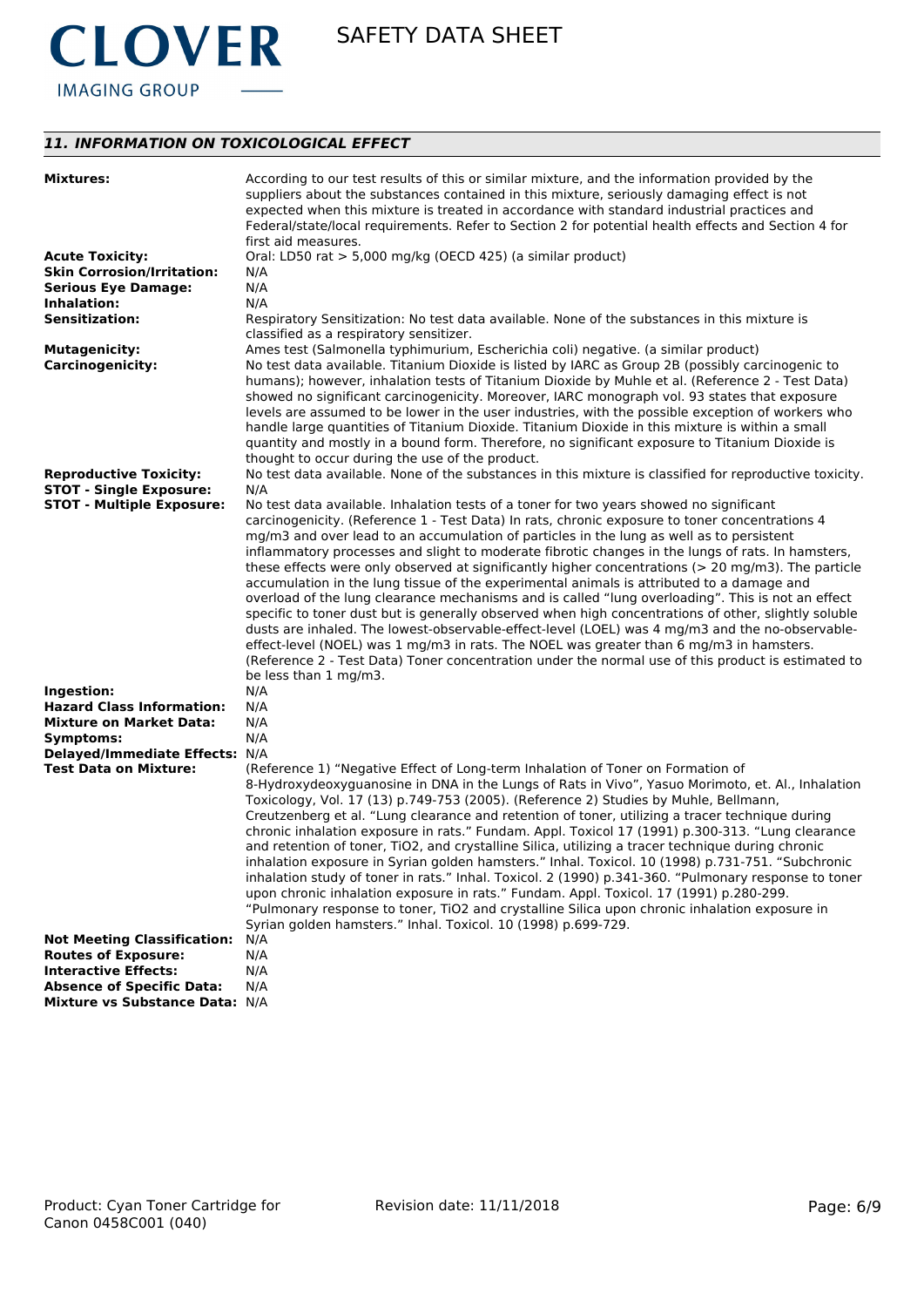

### *12. ECOLOGICAL INFORMATION*

| 12.1 <b>Eco toxicity:</b>           | According to the information provided by the suppliers about the substances contained in this<br>mixture, this mixture is not expected to be harmful to ecology. |
|-------------------------------------|------------------------------------------------------------------------------------------------------------------------------------------------------------------|
| 12.2 Degradability:                 | N/A                                                                                                                                                              |
| 12.3 Bioaccumulation Potential: N/A |                                                                                                                                                                  |
| 12.4 Mobility in Soil:              | N/A                                                                                                                                                              |
| 12.5 PBT & vPvB Assessment:         | N/A                                                                                                                                                              |
| 12.6 Other Adverse Effects:         | None known.                                                                                                                                                      |

# *13. DISPOSAL CONSIDERATIONS*

#### **Disposal Information:**

 Dispose of product in accordance with local authority regulations. Empty container retains product residue.

#### **Physical/Chemical Properties that affect Treatment:**

Symbol: This product is not classified as dangerous

Risk Phrases: This product is not classified according to the federal, state and local environmental regulations.

#### **Waste Treatment Information:**

If toner, do not shred toner cartridge, unless dust-explosion prevention measures are taken. Finely dispersed particles may form explosive mixtures in air. Dispose of in compliance with federal, state, and local regulations.

# **Personal Protection Required:**

N/A

| <b>14. TRANSPORT INFORMATION</b> |                                                                                                                                             |  |  |  |
|----------------------------------|---------------------------------------------------------------------------------------------------------------------------------------------|--|--|--|
| 14.1 <b>ID Number:</b>           | None. Not a regulated material under the United States DOT, IMDG, ADR, RID, or ICAO/IATA.                                                   |  |  |  |
| 14.2 Shipping Name:              | None. Not a regulated material under the United States DOT, IMDG, ADR, RID, or ICAO/IATA.                                                   |  |  |  |
| 14.3 Hazard Class:               | None. Not a regulated material under the United States DOT, IMDG, ADR, RID, or ICAO/IATA.                                                   |  |  |  |
| 14.4 Packing Group:              | N/A                                                                                                                                         |  |  |  |
| 14.5 Environmental Hazards:      | Not a marine pollutant according to the IMDG Code. Not environmentally hazardous according<br>to the UN Model Regulations, ADR, RID or ADN. |  |  |  |
| 14.6 User Precautions:           | Do not open or break a container during transportation unless absolutely needed.                                                            |  |  |  |
| 14.7 Bulk Transport:             | N/A                                                                                                                                         |  |  |  |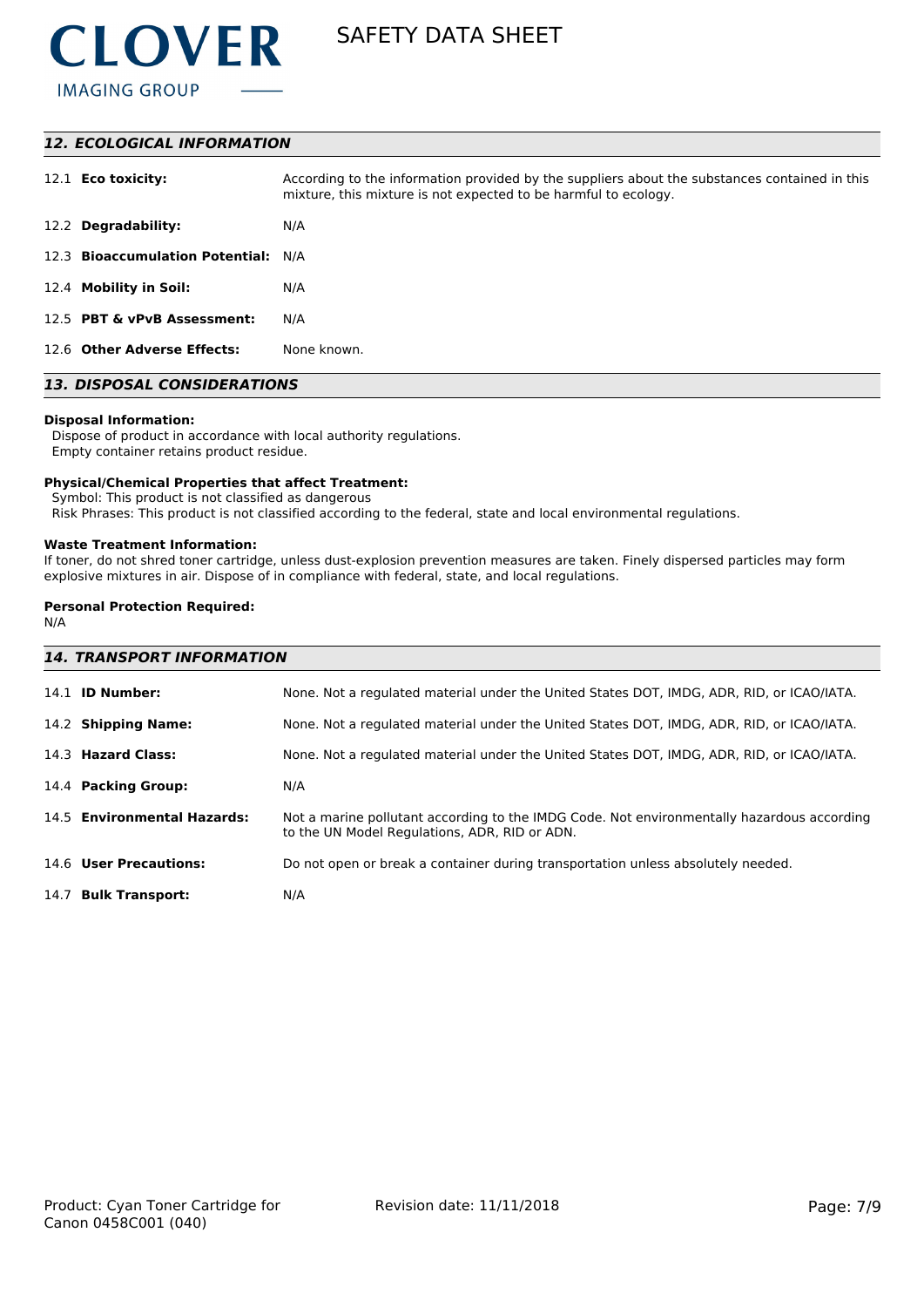

### *15. REGULATORY INFORMATION*

15.1 **Regulatory Information:** TSCA: All the substances in this mixture are listed or exempted in accordance with TSCA.

**EPA Regulatory Information:** N/A

**CERCLA Reportable Quantity:** Not applicable to this mixture.

#### 15.2 **Superfund Information:**

**Hazard Categories:**

**Immediate:** N/A

**Delayed:** N/A

**Fire:** N/A

**Pressure:** N/A

**Reactivity:** N/A

**Section 302 - Extremely Hazardous:** Not applicable to this mixture.

**Section 311 - Hazardous:** Immediate health hazard: No (All the ingredients of this product are bound within the mixture.) Chronic health hazard: No (All the ingredients of this product are bound within the mixture.) Sudden release of pressure hazard: No. Reactive hazard: No.

| 15.3 State Regulations:            | California Proposition 65 (Safe Drinking Water and Toxic Enforcement Act of 1986): This<br>product is in compliance with the regulation as all ingredients are bound within the<br>mixture.   |
|------------------------------------|-----------------------------------------------------------------------------------------------------------------------------------------------------------------------------------------------|
| 15.4 Other Regulatory Information: | This mixture complies with the requirements of the RoHS Directive 2011/65/EU and its<br>amendment directives. Please refer to any other Federal/state/local measures that may be<br>relevant. |
| <b>16. OTHER INFORMATION</b>       |                                                                                                                                                                                               |
| <b>General Comments:</b>           | This information is based on our current knowledge. It should not therefore be construed as                                                                                                   |

| erar comments. | THIS IMPORTATION IS DASED ON OUR CUTTENT KNOWIEDGE. IT SHOULD NOT THEREFORE DE CONSTITUED AS        |
|----------------|-----------------------------------------------------------------------------------------------------|
|                | quaranteeing specific properties of the products as described or their suitability for a particular |
|                | application                                                                                         |

**Creation Date of this SDS:** 08/19/2020